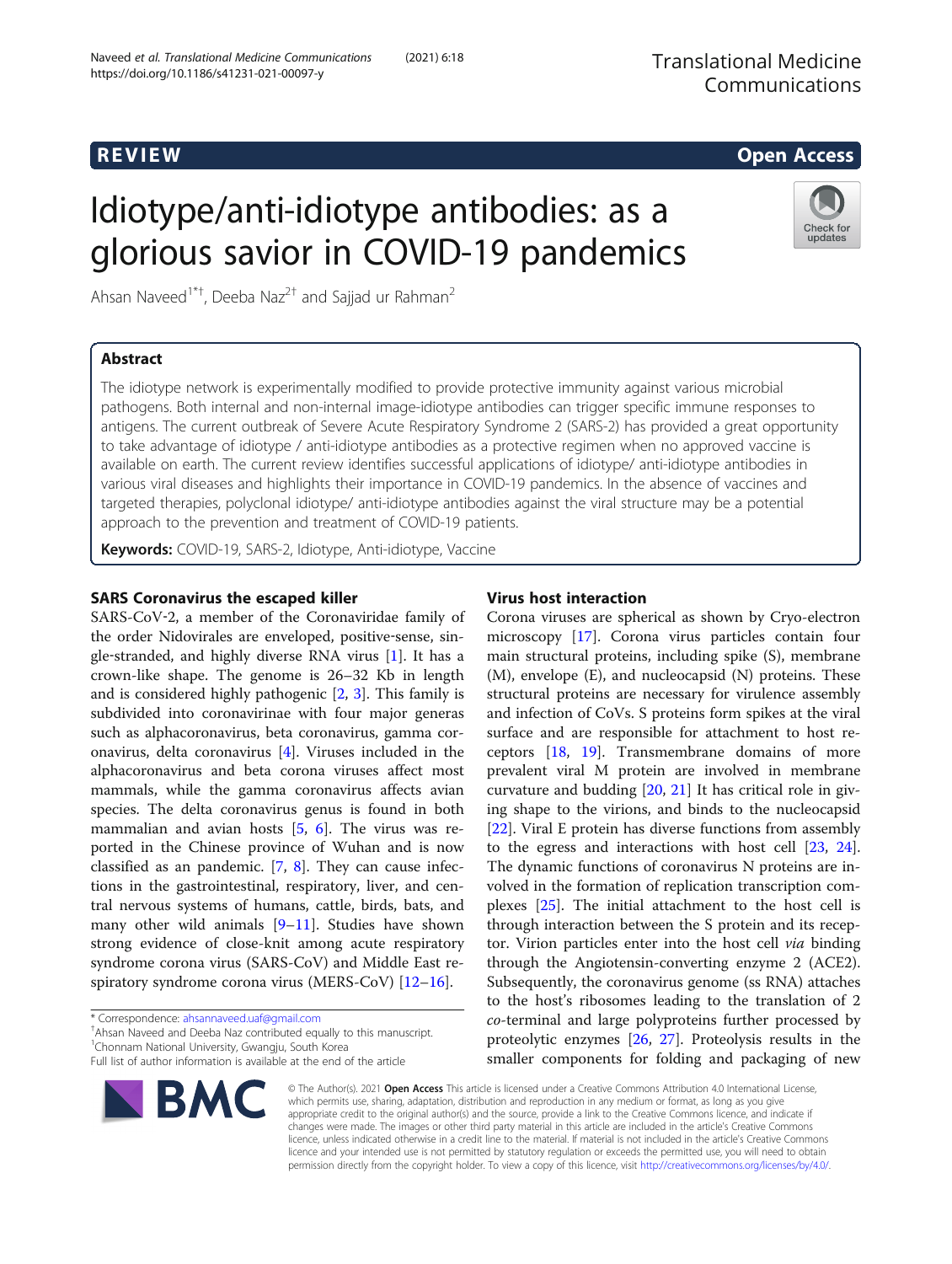virions. These new virions bud through the intracellular membranes and are later released from the cells through vesicles of the secretory pathway [[28](#page-3-0), [29](#page-3-0)].

#### Humoral immune response to viral attack

Viral invasion leads to the development of either innate or adaptive immunity. Innate immunity is associated with the recognition of pathogen-associated molecular patterns (PAMPs) causing cytolysis, through the natural killer cells and the interferons causing the death of virus along with its resident cell. Adaptive immunity, on the other hand, plays a vital role in clearing the virus either through the cell-mediated immunity by cytotoxic T cells including  $CD8 + and$  the  $CD4 + subset$ , that kill the virus-infected cells or through the production of the B cells with antibody as a major arm [\[30\]](#page-3-0).

The humoral immune system gives rise to natural antibodies secreted by plasma cells upon an initial viral infection [[31\]](#page-3-0). B lymphocytes are stimulated upon viral infection and differentiate into plasma cells to generate antibodies. An antibody can result in the neutralization of the virus either by hindering virus-host cell interactions or through the recognition of viral antigens on infected cells leading directly to the antibody-dependent cytotoxic cells (ADCC) or complement-mediated lysis. Mostly, IgG antibodies are responsible for the antiviral activity, while IgA is prevalent when viral infection occurs at the mucosal surfaces [\[32](#page-3-0)]. In vitro studies have revealed that protection through antibodies is conferred by neutralization using an infectious virus and susceptible cells [[33,](#page-3-0) [34](#page-3-0)]. Neutralizing antibodies are therefore essential for the protection from viral infection [[35\]](#page-3-0) by targeting viral glycoproteins of enveloped viruses or the protein coat of nonenveloped viruses [\[36](#page-3-0)].

### Antigenic mimicry of viral structure

Antigen-specific approaches in immunotherapy have gained much attention with experimental animals showing promising results upon antigen-based treatments leading to improvement in disease status [[37\]](#page-3-0). The immunoglobulins are glycoprotein in nature with two identical heavy and light chains. These heavy-light chains comprise of two variable (V) immunoglobulin (Ig) domains ( $V<sub>L</sub>$  and  $V<sub>H</sub>$ ) that result in a unique surface for antigen binding and these two V domains culminate the generation of the idiotype (Id) [[38\]](#page-3-0). The term idiotype (Id) denotes an entire collection of idiotopes present in a single immunoglobulin (Ig) molecule and develop because of somatic mutations. Anti-idiotype (Anti-Ids) antibody, on the other hand, attaches to the idiotypic variable domains of an antibody [[39\]](#page-3-0). Idiotopes can be regarded as foreign because the tiny amount of them normally present in any individual is inadequate to elicit self-tolerance and hence can be immunogenic [\[40](#page-3-0)]. The

binding site of idiotype (Ab1) antibodies imitates the original antigen and give rise to anti-idiotype antibody (Ab2) mimicking the complete internal image of the antigen [\[41](#page-3-0)] as well as displays a functional activity that looks like the natural physiological activity of the antigen [[42\]](#page-4-0).

Idiotype are picked up by antigen-presenting cells (APCs) such as macrophages, dendritic cells, and B lymphocytes, and are then presented to T cells on MHC class II molecules. B lymphocytes continuously present Id-peptides on MHC class II molecules [[43,](#page-4-0) [44\]](#page-4-0). The introduction of these identifiable peptides leads to the generation of anti-idiotypes. This presentation initiates a signal for B-lymphocytes to differentiate between antibody-producing plasma cells and secrete anti idiotype antibodies [\[45](#page-4-0), [46\]](#page-4-0). B lymphocytes secrete antibodies that bind to their B cell receptor (BCR). Consequently, anti-Ids are introduced into MHC class II molecules [[47\]](#page-4-0). This interaction between T and B cells produces antigen-free cooperation between T cells and B cells, which is called Id-driven TB cell cooperation, resulting in constant activity of both T and B cell in the absence of antigen  $[48]$  $[48]$ . This antigen-free mechanism is important for the production and upkeeping of immunological memory in the absence of antigen [[49,](#page-4-0) [50](#page-4-0)]. It has been suggested that polyclonal idiotypic determinants are shared between B and T cells for the same antigen. However, monoclonal antibodies have not given these results due to the reason that BCR binds to the native epitopes whereas TCR can bind the antigens once they have been processed and presented on MHC molecules by the antigen presenting cells [[51\]](#page-4-0).

# Current therapeutic and prophylactic approaches to COVID19

Vaccine development is a lengthy and costly process, and it takes years to develop a successful licensed vaccine [[52](#page-4-0)]. Multiple techniques have been in use to prevent infectious diseases including conventional and modern vaccine pathways. DNA and RNA-based vaccines are developed rapidly as there is no prior need for the culture [\[53\]](#page-4-0). The development of the SARS-CoV 2 vaccine outpaced all the previous efforts resulting in over 300 projects of vaccine development in few months [[54\]](#page-4-0). Currently, approved vaccines for SARS-CoV2 include inactivated (Sinopharm and SinoVac), vectorbased (CanSinoBio, Sputnik V, and AstraZeneca), and mRNA-based vaccines (Pfizer BioNTech and Moderna). Inactivated SinoPharm and SinoVac vaccines both manufactured in China and studies have demonstrated that they are immunogenic and safe [[55](#page-4-0)]. CanSinoBio comprises a single dose jab incorporated in an adenovirus vector and has gained much attention as the first choice for use in emergency cases including Pakistan and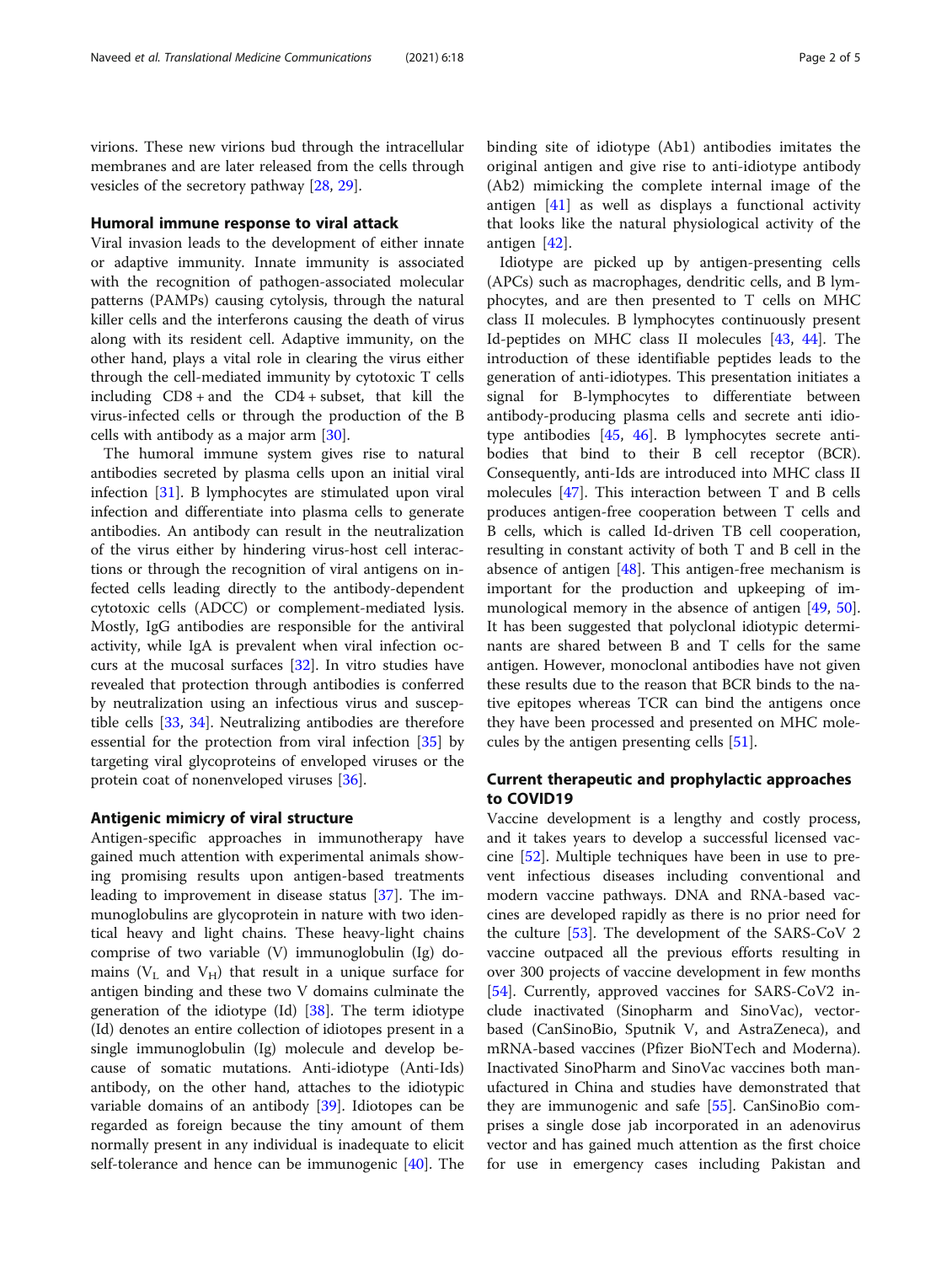Mexico whereas trials are also underway in Argentina and Russia  $[56]$  $[56]$ . Russia's Sputnik V vaccine carries the mRNA for spike protein of Coronavirus in two human adenoviruses vectors which are given in two different doses whereas Oxford–AstraZeneca vaccine makes use of similar material for both doses (chimpanzee adenovirus vectored vaccine ChAdOx1 nCoV-19) [[57](#page-4-0), [58\]](#page-4-0). Pfizer BioNTech and Moderna vaccines make use of mRNA-based approaches which is present in liposomes and can produce antigen proteins coded by mRNA [[59\]](#page-4-0).

Besides vaccines, various therapeutic interventions have been tested to cure COVID 19 patients including Hydroxychloroquine, Azithromycin, and Remdesivir. Hydroxychloroquine has been found to interfere with the glycosylation of ACE2 resulting in the prevention of virus binding [\[60](#page-4-0), [61](#page-4-0)]. Azithromycin in synergism with Hydroxychloroquine has suggested rapid viral clearance [[62\]](#page-4-0) however, this data is not sufficient to conclude any authentic results. Moreover, high doses of Hydroxychloroquine are also not suggested in severely ill COVID19 patients [[63](#page-4-0)]. Remdesivir, an analog of nucleoside, can inhibit viral RNA-dependent RNA polymerase activity [[64](#page-4-0)] and was successfully used in a SARS-CoV2 infected individual  $[65]$  $[65]$ . Its side effects are minimal resulting in decreased mortality.

# Idiotypes as Pandemic savior

In human history, COVID-19 is the second major respiratory challenge after influenza. Influenza virus threatens global health despite efforts to develop an effective vaccine [\[66](#page-4-0)]. Being an RNA virus, replication results in mutations of SARS-CoV2 naturally. To date, 4000 known mutations have been reported in the spike protein region [[67](#page-4-0)]. Antibodies are the key immune cells that confer the protective response to various pathogens [[68\]](#page-4-0). The durability of antibodies depends upon the virus type as well as host and environmental factors [[69](#page-4-0), [70](#page-4-0)]. Memory B cells are involved in recall responses whereas plasma cells are only the source of circulating antibodies. Studies have revealed that memory B cells display somatic hypermutation in SARS-CoV2 indicating the continuous evolution of humoral immune response [\[71](#page-4-0)]. Moreover, it has been found that the immunity to seasonal coronaviruses is short-lived [\[72](#page-4-0)]. Reports are that newer mutations in the SARS-CoV2 may lead to immune escapes resulting in the reinfection and updating the existing vaccines. However, it has been found that the mutations in virus have not caused any vaccines upgradation making the immune system memory effective against SARS-Cov2 virus [\[73\]](#page-4-0).

Even the development of the Covid 19 vaccine is still in its infancy, with the need to develop a universal vaccine against several antigenically different viruses, including those currently in circulation and those may

come to light in the future. The development of idiotype vaccines may reduce the risk of unwanted side effects that are usually produced from the most common antigenic vaccines [\[74](#page-4-0)]. Idiotype vaccines are proteins in nature and can be easily handled. They are T celldependent antigens, therefore, effective immunogenic carriers can be used as agents to pair with the antigen. [[75\]](#page-4-0). Studies have shown that immunization of BALB/c mice with pure chicken anti-H9 IgG promotes the development of anti-idiotypic antibodies and specific B-cell hybridomas. After screening for hybridomas, a monoclonal antibody was identified that was able to bind hemagglutinin and produce antibodies [\[76](#page-4-0)].

Antibodies may be of the IgM, IgG, and IGA types that are directed to the spike (S) protein of SARS-CoV2. Idiotype is a sequence switch of antibodies that attaches to the receptor binding domain (RBD) of the viral S protein. The initial antibody belongs to the IgM isotype which later changes to the IgG isotype. Class switching can also occur with the IgA isotype, which is produced by largescale plasma cells in the laminar propria of mucosal surfaces. IgA antibodies play an important role in the immune defense of the virus, the entry point of the virus to the mucosal surface of the respiratory tract, related to the formation of an important immunoglobulin. IgA can neutralize SARS-CoV 2 before it reaches the epithelial cells and attaches to them. IgA may play a role in a mucosal vaccine to promote the development of idiotypic vaccines [[48](#page-4-0)]. Previous research has also shown that the antiidiotype vaccine can elicit mucosal immunity and act as an immunogenic against the coronavirus [\[77\]](#page-4-0).

In severe SARS-CoV 2 infections, binding to different cytokines or variable domains of other antibodies (antiidiotype antibodies) is thought to reduce the inflammatory response. Furthermore, the presence of IgG dimers may interfere with the activation of FcγR on innate immune cells [[78\]](#page-4-0). It has been speculated that high doses of anti-idiotypic immunoglobulins may be helpful in severe SARS-Co-2 infections by modulating the immune system, centralizing FcγR, and lowering ADE [\[79](#page-4-0)].

#### Conclusions

The biggest challenge today is the COVID-19 pandemic. At present, more than 2.69 million people have been killed worldwide and about 122 million positive cases have been reported. Vaccine and effective treatment strategies are growing rapidly, but time is needed to make effective progress. Significant life-saving support was offered in the treatment of plasma in patients with COVID 19. Considering past and present research, it has been pointed out that neutralizing antibodies in the form of hyperimmune serum has always been valuable in saving lives. Timely implementation of controlled studies on immunoglobulins for the development of idiotype / anti-idiotype vaccines is needed.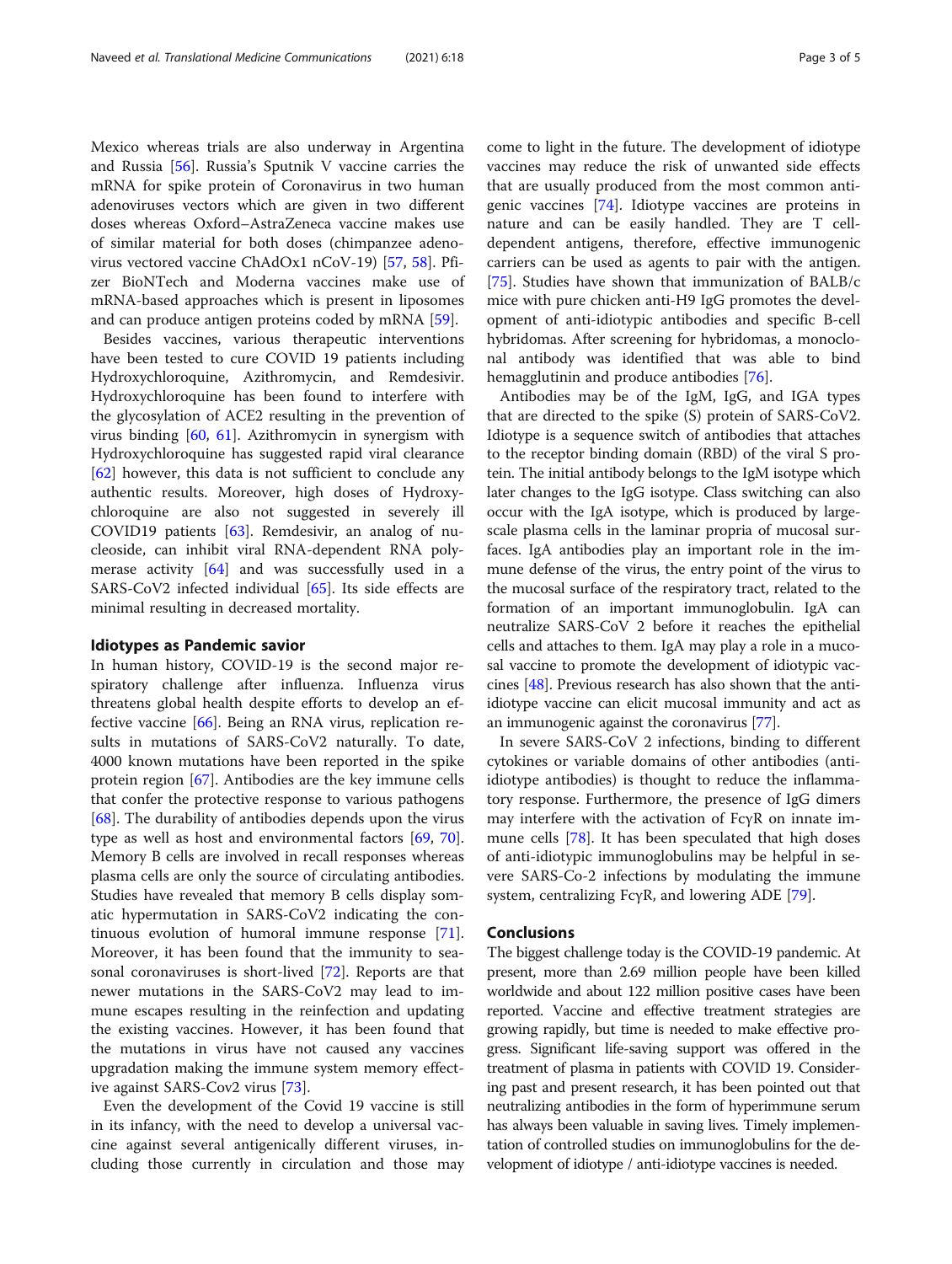#### <span id="page-3-0"></span>Abbreviations

ADE: Antibody dependent enhancement; FcγR: Fc gamma receptor; ssRNA: Single stranded RNA

#### Acknowledgements

Not Applicable.

#### Authors' contributions

Naveed generated the idea and Naz and Naveed wrote the original article while Rahman critically review the manuscript. The author(s) read and approved the final manuscript.

#### Funding

Not Applicable.

Availability of data and materials Not Applicable.

#### Declarations

Ethics approval and consent to participate Not Applicable.

#### Consent for publication

Not Applicable

#### Competing interests

No competing interests exist.

#### Author details

<sup>1</sup>Chonnam National University, Gwangju, South Korea. <sup>2</sup>University of Agriculture Faisalabad, Faisalabad, Pakistan.

#### Received: 23 March 2021 Accepted: 26 July 2021 Published online: 23 August 2021

#### References

- 1. Zumla A, Chan JF, Azhar EI, et al. Coronaviruses—drug discovery and therapeutic options. Nature reviews Drug discovery. 2016;15:327–47.
- Lu R, Zhao X, Li J, et al. Genomic characterisation and epidemiology of 2019 novel coronavirus: implications for virus origins and receptor binding. The Lancet. 2020;395:565–74.
- 3. Xu Z, Shi L, Wang Y, et al. Pathological findings of COVID-19 associated with acute respiratory distress syndrome. The Lancet respiratory medicine. 2020; 8:420–2.
- 4. Wu A, Peng Y, Huang B, et al. Genome composition and divergence of the novel coronavirus (2019-nCoV) originating in China. Cell Host Microbe. 2020; 27:325–35.
- 5. Groot R de, Baker S, Baric R, et al. Family Coronaviridae,, Virus taxonomy: classification and nomenclature of viruses. Ninth report of the International Committee on Taxonomy of Viruses. London: Academic Press; 2012. pp. 806–20.
- 6. Drexler JF, Corman VM, Drosten C. Ecology, evolution and classification of bat coronaviruses in the aftermath of SARS. Antiviral research. 2014;101:45– 56.
- 7. Huang C, Wang Y, Li X, et al. Clinical features of patients infected with 2019 novel coronavirus in Wuhan, China. The lancet. 2020;395:497–506.
- 8. Li Q, Guan X, Wu P, et al. Early transmission dynamics in Wuhan, China, of novel coronavirus–infected pneumonia. N Engl J Med. 2020;382:1199–207.
- 9. Wang LF, Shi Z, Zhang S, et al. Review of bats and SARS. Emerg Infect Dis. 2006;12:1834.
- 10. Ge XY, Li JL, Yang XL, et al Zhang C, Peng. Isolation and characterization of a bat SARS-like coronavirus that uses the ACE2 receptor. Nature. 2013;503: 535–8.
- 11. Chen Y, Guo D. Molecular mechanisms of coronavirus RNA capping and methylation. Virol Sin. 2016;31:3–11.
- 12. Gytis D, Carvalho LM, Rambaut A, et al, MERS-CoV spillover at the camelhuman interface. eLife. 2018; 7.
- 13. Hu B, Ge X, Wang LF, et al. Bat origin of human coronaviruses. Virol J. 2015; 12:1–10.
- 14. Leopardi S, Holmes EC, Gastaldelli M, et al. Interplay between co-divergence and cross- species transmission in the evolutionary history of bat coronaviruses. Infection Genetics Evolution. 2018;58:279–89.
- 15. Cui J, Li F, Shi ZL. Origin and evolution of pathogenic coronaviruses. Nat Rev Microbiol. 2019;17:181–92.
- 16. Cauchemez S, Kerkhove MV, Riley S, et al. Transmission scenarios for Middle East Respiratory Syndrome Coronavirus (MERS- CoV) and how to tell them apart. Eurosurveillance. 2013;18:20503.
- 17. Neuman BW, Adair BD, Yoshioka C, et al. Supramolecular architecture of severe acute respiratory syndrome coronavirus revealed by electron cryomicroscopy. Journal of virology. 2006;80:7918–28.
- 18. Beniac DR, Andonov A, Grudeski E, et al. Architecture of the SARS coronavirus prefusion spike. Nat Struct Mol Biol. 2006;13:751–2.
- 19. Delmas B, Laude H. Assembly of coronavirus spike protein into trimers and its role in epitope expression. Journal of virology. 1990;64:5367–75.
- 20. Armstrong J, Niemann H, Smeekens S, et al. Sequence and topology of a model intracellular membrane protein, E1 glycoprotein, from a coronavirus. Nature. 1984;308:751–2.
- 21. Nal B, Chan C, Kien F, et al. Differential maturation and subcellular localization of severe acute respiratory syndrome coronavirus surface proteins S, M and E. Journal of general virology. 2005;86:1423–34.
- 22. Neuman BW, Kiss G, Kunding AH, et al. A structural analysis of M protein in coronavirus assembly and morphology. J Struct Biol. 2011;174:11–22.
- 23. DeDiego ML, Álvarez E, Almazán F, et al. A severe acute respiratory syndrome coronavirus that lacks the E gene is attenuated in vitro and in vivo. Journal of virology. 2007;81:1701–13.
- 24. Nieto-Torres JL, DeDiego ML, Verdiá-Báguena C, et al. Severe acute respiratory syndrome coronavirus envelope protein ion channel activity promotes virus fitness and pathogenesis. PLoS Pathog. 2014;10:e1004077.
- 25. Chang Ck, Sue SC, Yu TH, et al. Modular organization of SARS coronavirus nucleocapsid protein. Journal of biomedical science. 2006;13:59–72.
- 26. Zhang H, Penninger JM, Li Y, et al. Angiotensin-converting enzyme 2 (ACE2) as a SARS- CoV-2 receptor: molecular mechanisms and potential therapeutic target. Intensive care medicine. 2020;46:586–90.
- 27. Hoffmann M, Kleine-Weber H, Schroeder S, et al. SARS-CoV-2 cell entry depends on ACE2 and TMPRSS2 and is blocked by a clinically proven protease inhibitor. Cell. 2020;181:271–80.e8.
- 28. Holmes KV, Lai M. Coronaviridae: the viruses and their replication. Fields virology. 1996;1:1075–93.
- 29. Prentice E, Denison MR. The cell biology of coronavirus infection. The Nidoviruses. 2001; pp 609–614.
- 30. Zhong J, Tang J, Ye C, et al. The immunology of COVID-19: is immune modulation an option for treatment. The Lancet Rheumatology. 2020;2: E428–36.
- 31. Baumgarth N, Herman OC, Jager GC, et al., Innate and acquired humoral immunities to influenza virus are mediated by distinct arms of the immune system. Proceedings of the National Academy of Sciences. 1999; 96: 2250–2255.
- 32. Klimpel GR. Immune defenses, Medical Microbiology. 4th edition, University of Texas Medical Branch at Galveston, 1996.
- 33. Burton DR, Desrosiers RC, Doms RW, et al. HIV vaccine design and the neutralizing antibody problem. Nature immunology. 2004;5:233–6.
- 34. Parren PW, Burton DR. The antiviral activity of antibodies in vitro and in vivo. Adv Immunol. 2001;77:195–262.
- 35. Klasse P. Neutralization of virus infectivity by antibodies: old problems in new perspectives. Adv Biol. 2014;2014:157895.
- 36. Corti DA. Lanzavecchia. Broadly neutralizing antiviral antibodies. Annu Rev Immunol. 2013;31:705–42.
- 37. Sabatos-Peyton CA, Verhagen J, Wraith DC. Antigen-specific immunotherapy of autoimmune and allergic diseases. Curr Opin Immunol. 2010;22:609–15.
- 38. López-Requena A, Burrone OR, Cesco-Gaspere M. Idiotypes as immunogens: facing the challenge of inducing strong therapeutic immune responses against the variable region of immunoglobulins. Frontiers in oncology. 2012;2:159.
- 39. Naveed A, Rahman SU, Arshad MI. Recapitulation of the anti-idiotype antibodies as vaccine candidate. Translational Medicine Communications. 2018;3:1–7.
- 40. Bendandi M. Role of anti-idiotype vaccines in the modern treatment of human follicular lymphoma. Expert Rev Anticancer Ther. 2001;1:65–72.
- 41. Garcia KC, Ronco PM, Verroust PJ, et al. Three-dimensional structure of an angiotensin II- Fab complex at 3 A: hormone recognition by an antiidiotypic antibody. Science. 1992;257:502–7.